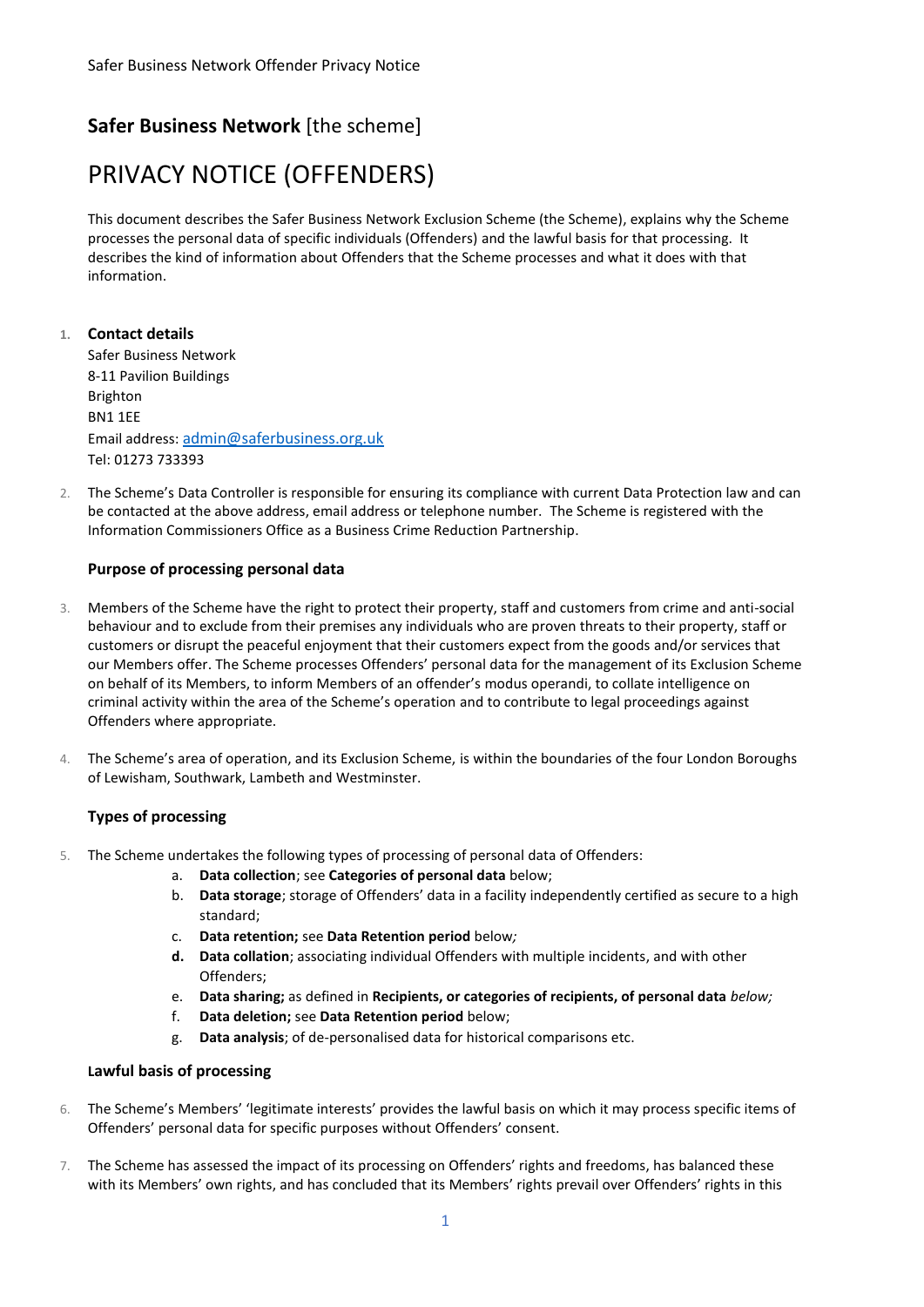#### Safer Business Network Offender Privacy Notice

specific matter. Therefore, for the purposes of the management of its Exclusion Scheme on behalf of its Members, to inform Members of an offender's modus operandi, to collate intelligence on criminal activity within the area of the Scheme's operation and to contribute to legal proceedings against Offenders where appropriate, Members' legitimate interests constitute the Scheme's lawful basis for processing Offenders' personal data without requiring consent.

#### **8. Categories and types of personal data processed**

- a. **Offender's name and facial image and any relevant information about the nature of his/her activities**; the purpose of this processing is to enable Members to identify Offenders in order to submit reports about them, to include them in a list or gallery of excluded persons (if appropriate and in line with the Scheme's Rules & Protocols), and to provide information about them which may be necessary to protect the property and personal safety of Members and their staff, customers etc. This data may be shared among Members and other agencies that have a legitimate interest;
- b. **Offenders' postal and email addresses, telephone number(s) and other contact details**; the purpose of this processing is to enable the Scheme to communicate with Offenders from time to time, for example to send warning letters, confirmation of exclusions, rules of the exclusion scheme, or confirmation that exclusions have expired. Such data will not be shared with Members except for the purposes of civil recovery;
- c. **Information and evidence about incidents in which an Offender has been involved**; the purpose of this processing is to enable the Scheme to authorise the issuing of Exclusion Notices, to inform Members of an offender's modus operandi, to collate intelligence on criminal activity within the area of the Scheme's operation and to defend its legal rights against any claim or suit by an Offender or other party. Such data may be shared with Members.
- 9. For the purposes of identification, some sensitive or 'special category' personal data may be processed by the Scheme e.g. ethnicity and medical conditions where the latter impacts upon the safety of our Members.

#### **Sources of personal data**

- 10. Offenders' personal data may be provided to the Scheme by:
	- a. **Offenders** who may voluntarily offer information about themselves;
	- b. **Members** who may submit reports about incidents in which Offenders have been involved. They may also send relevant 'intelligence' about Offenders, for example they may provide a name when asked to identify an unidentified CCTV image;
	- c. **Police or other public agencies** may provide Offenders' personal data under a formal Information Sharing Agreement.
	- d. **Social media platforms** may provide information that is in the public realm by virtue of being displayed without privacy controls on a publicly accessible platform.

#### **Recipients, or categories of recipients, of personal data**

- 11. The following types of individuals may have access to the Scheme's data, including Offenders' personal data:
	- a. **Members** who are property owners, agents or their employees working within the operational area of the Scheme who share the same legitimate interests;
	- b. **Employees and officers of public agencies** involved in the prevention and detection of crime, such as police, whose lawful basis for processing your data is their public task;
	- c. **Data Controllers of other organisations, similar to the Scheme**, in neighbouring areas if there is evidence that an Offender has participated, or is likely to participate, in any threat or damage to property, staff and customers in areas outside the Scheme's area of operation.
- 12. The Scheme will not transfer Offenders' data outside the UK.